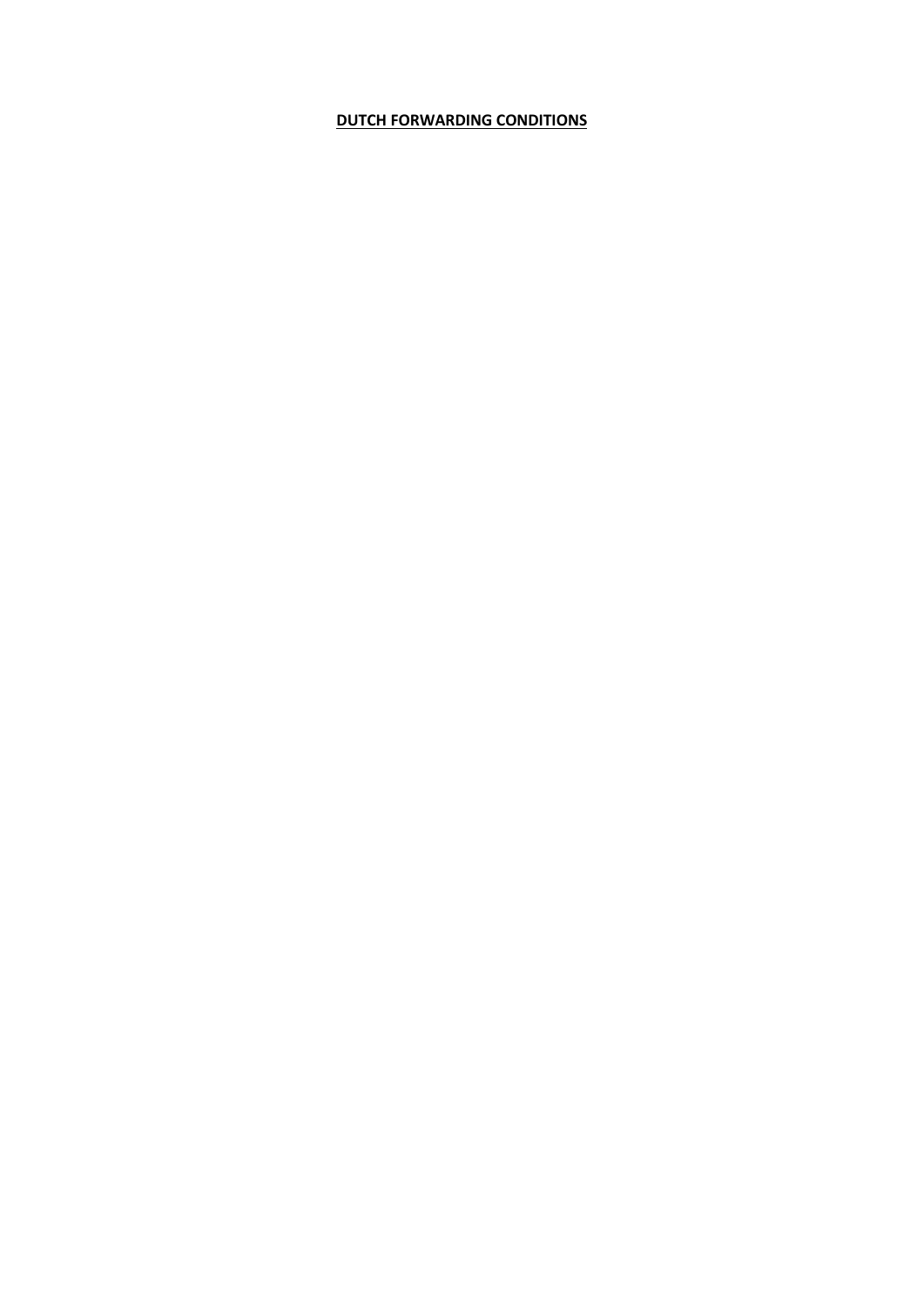# **CONTENTS**

| Article 1.  |                                                                 |  |
|-------------|-----------------------------------------------------------------|--|
|             |                                                                 |  |
| Article 2.  |                                                                 |  |
| Article 3.  |                                                                 |  |
|             |                                                                 |  |
| Article 4.  |                                                                 |  |
| Article 5.  |                                                                 |  |
|             |                                                                 |  |
| Article 6.  |                                                                 |  |
|             |                                                                 |  |
| Article 7.  |                                                                 |  |
|             |                                                                 |  |
| Article 8.  |                                                                 |  |
| Article 9.  |                                                                 |  |
| Article 10. |                                                                 |  |
|             |                                                                 |  |
| Article 11. |                                                                 |  |
| Article 12. |                                                                 |  |
| Article 13. |                                                                 |  |
|             |                                                                 |  |
| Article 14. |                                                                 |  |
|             |                                                                 |  |
| Article 15. |                                                                 |  |
| Article 16. | Allocation of payments and judicial and extrajudicial costs  10 |  |
| Article 17. |                                                                 |  |
|             |                                                                 |  |
| Article 18. |                                                                 |  |
| Article 19. |                                                                 |  |
| Article 20. |                                                                 |  |
| Article 21. |                                                                 |  |
| Article 22. |                                                                 |  |
|             |                                                                 |  |
| Article 23. |                                                                 |  |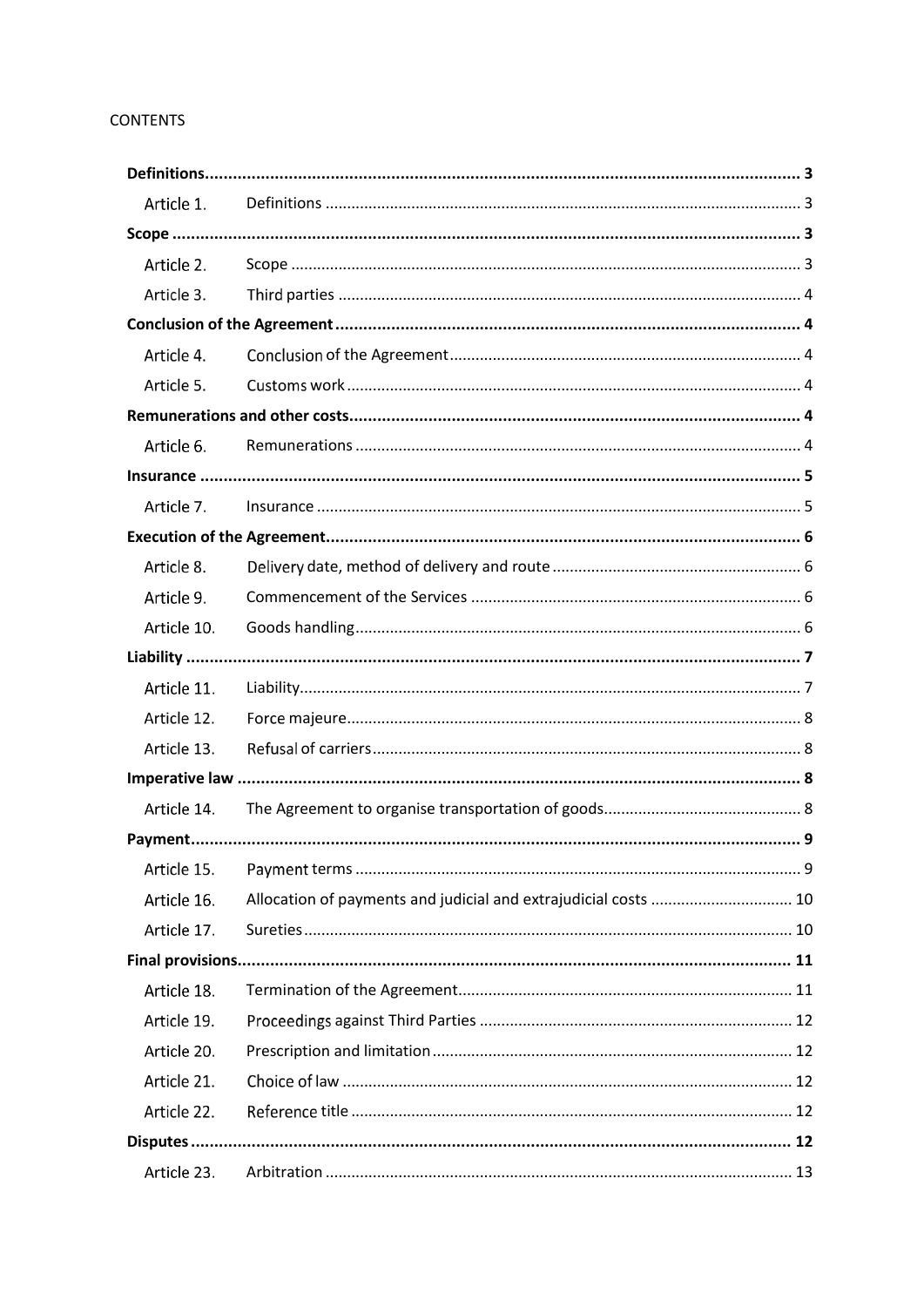## <span id="page-2-0"></span>**Definitions**

#### <span id="page-2-1"></span>Article 1. Definitions

In these Conditions, the following terms shall have the following meanings:

- 1. **Third party/parties:** all of those persons, who are not employees, with whom the Freight Forwarder has an undertaking on behalf of the Client, irrespective of whether the Freight Forwarder has the undertaking in its own name or in the name of the Client;
- 2. **Services**: all activities and work, in any form and by whatever name, including those performed by the Freight Forwarder for or on behalf of the Client;
- 3. **Freight Forwarder**: the natural or legal person who performs Services on behalf of the Client and who uses these Conditions; this person is not exclusively understood to be the Freight Forwarder referred to in Book 8 of the Dutch Civil Code;
- 4. **Client**: every natural or legal person who provides the Freight Forwarder with an order to perform Services and concludes to that effect the Agreement, irrespective of the agreed method of payment;
- 5. **Agreement**: the agreement entered into by the Freight Forwarder and Client in respect of the Services to be performed by the Freight Forwarder, of which these Conditions form part;
- 6. **Force majeure:** all circumstances that the Freight Forwarder has reasonably been unable to avoid and in respect of which the Freight Forwarder has reasonably been unable to prevent the consequences**.**;
- 7. **Conditions**: these Dutch Forwarding Conditions.
- 8. **Good/Goods**: the goods to be made available or made available to the Freight Forwarder, its agent or Third Parties by or on behalf of the Client, for the purpose of executing the Agreement.

## <span id="page-2-2"></span>**Scope**

<span id="page-2-3"></span>Article 2. Scope

- 1. These Conditions govern all offers, agreements, legal acts and actual acts relating to Services to be performed by the Freight Forwarder, insofar as these are not subject to imperative law. These Conditions apply to the legal relationship between the parties, including once the Agreement has ended.
- 2. Insofar as any provision in these Conditions is void or otherwise unenforceable, this does not affect the validity of the other provisions in these Conditions. Furthermore, considered to be applicable is such a stipulation (legally permissible) that is the closest to the purport of the void or voided stipulation.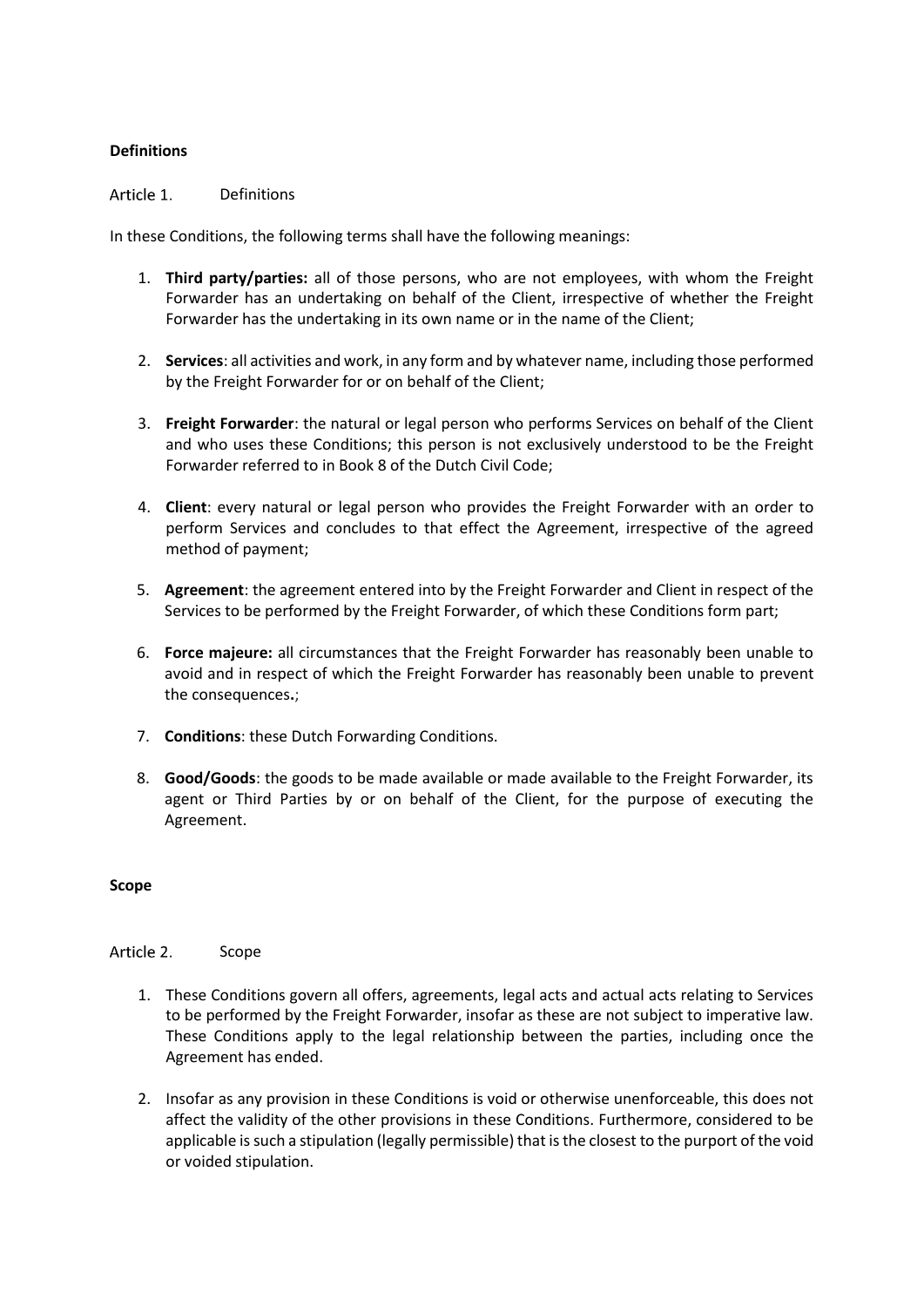3. In case the English translation differs from the Dutch text, the latter will prevail.

<span id="page-3-0"></span>Article 3. Third Parties

The Client gives the Freight Forwarder free rein to engage the services of Third Parties to execute the Agreement, and to accept the (general) terms and conditions of those Third Parties at the Client's expense and risk, unless agreed otherwise with the Client. At the Client's request, the Freight Forwarder is obliged to provide (a copy of) the (general) terms and conditions under which it has entered into a contract with those Third Parties.

# <span id="page-3-1"></span>**Conclusion of the Agreement**

#### <span id="page-3-2"></span>Article 4. Conclusion of the Agreement

- 1. All offers made by the Freight Forwarder are non-binding.
- 2. Agreements, as well as amendments of and additions to these agreements, shall only become effective if and insofar as the Freight Forwarder has confirmed these in writing or the Freight Forwarder has started to perform the Services.

# **Customs work**

#### <span id="page-3-3"></span>Article 5. Customs work

- 1. The provision of information to the Freight Forwarder, that is reasonably provided to enable customs formalities to be carried out, shall imply an order, unless otherwise agreed in writing.
- 2. This order is accepted by the Freight Forwarder by means of an explicit written confirmation or by the Freight Forwarder starting to carry out the customs formalities. The Freight Forwarder is never obliged to accept an order to carry out customs formalities.
- 3. If the Freight Forwarder becomes familiar with information or conditions which would indicate that the Client has not complied with article 9 paragraph 3 of these Conditions (has provided incorrect and/or incomplete information and/or documents) and on the basis of which the Freight Forwarder has not accepted the order to carry out customs formalities, the Freight Forwarder is at all times entitled to end this order and not carry this out (any further), which may or may not be set out in an additional agreement and/or authorisation, without any obligation to pay damages.

# <span id="page-3-4"></span>**Remunerations and other costs**

<span id="page-3-5"></span>Article 6. Remunerations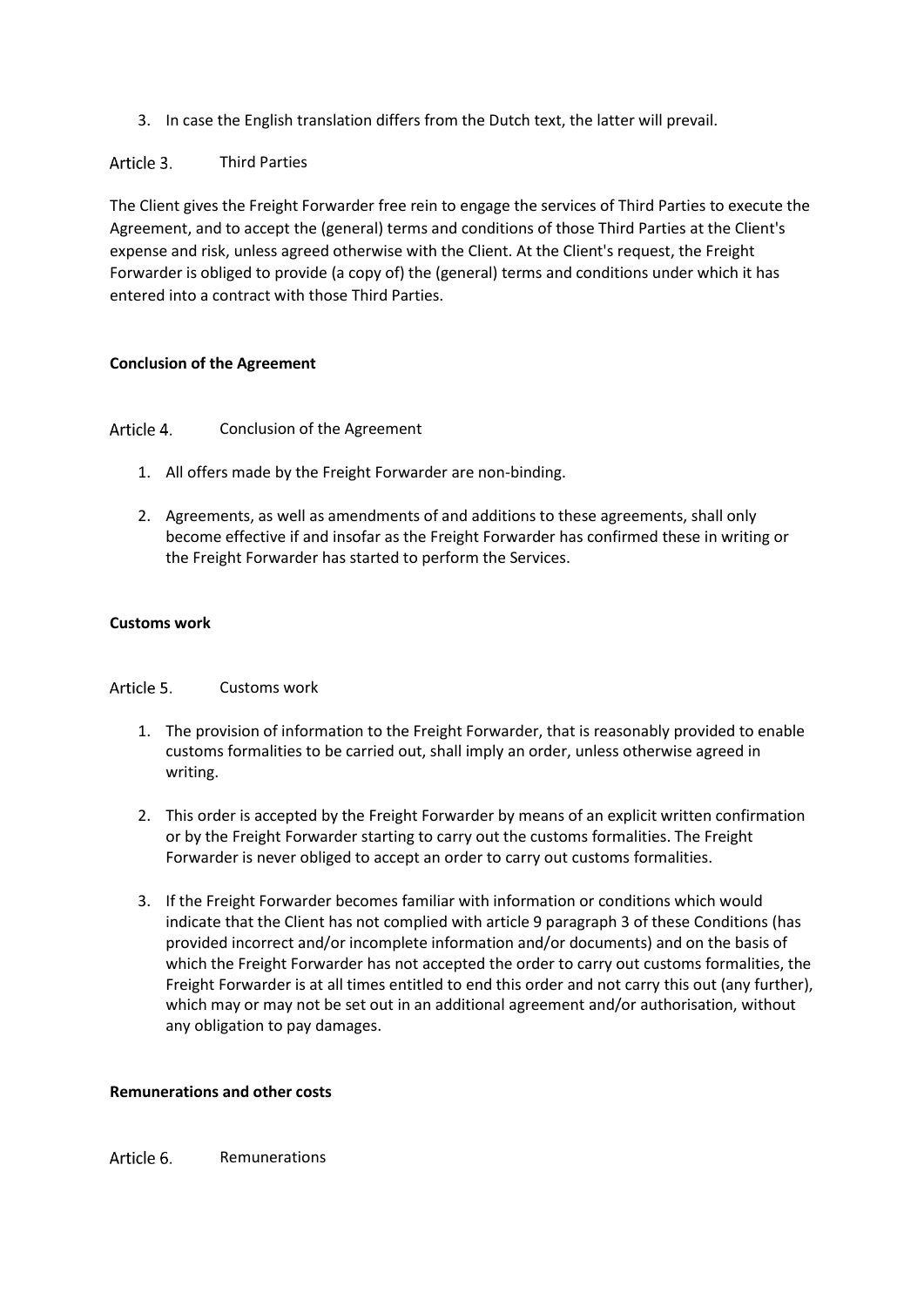- 1. All prices quoted shall be based on the prices that apply at the time of the offer (quotation). If between the time of the offer and the time of execution of the Agreement, one or more of the cost factors (including fees, wages, the cost of social measures and/or laws, freight prices and exchange rates, etc.) increase, the Freight Forwarder is entitled to pass on this increase to the Client. The Freight Forwarder must be able to prove the changes.
- 2. If the Freight Forwarder charges all-in or fixed rates, these rates shall be deemed to include all costs that, in the normal process of handling the order, are for the account of the Freight Forwarder.
- 3. Unless provided otherwise, all-in or fixed rates shall not include at any rate: duties, taxes and levies, consular and attestation fees, costs of preparing bank guarantees and insurance premiums.
- 4. In the event of circumstances that are of such a nature that when concluding the Agreement it was not deemed necessary to take into account the risk that they could occur, that cannot be attributed to the Freight Forwarder and that significantly increase the costs of the Services being performed, the Freight Forwarder is entitled to an additional payment. Where possible, the Freight Forwarder shall consult in advance with the Client. In such a case, the additional payment shall consist of the additional costs that the Freight Forwarder has had to incur in order to perform the Services, plus an additional payment - deemed fair and equitable - for the services to be performed by the Freight Forwarder.
- 5. Expenses of an exceptional nature and higher wages arising whenever Third Parties, by virtue of any provision in the relevant agreements between the Freight Forwarder and Third Parties, load or unload goods in the evening, at night, on Saturdays or on Sundays or public holidays in the country where the Service is being carried out, shall not be included in the agreed prices, unless specifically stated. Any such costs shall therefore be remunerated by the Client to the Freight Forwarder.
- 6. Other than in cases of intent or deliberate recklessness on the part of the Freight Forwarder, in the event of the loading and/or unloading time being inadequate, all costs resulting therefrom, such as demurrage, waiting times, etc. shall be borne by the Client, even when the Freight Forwarder has accepted the bill of lading and/or the charter party from which the additional costs arise without protestation. The Freight Forwarder must make every effort to avoid these costs.

## <span id="page-4-0"></span>**Insurance**

#### <span id="page-4-1"></span>Article 7 Insurance

- 1. Insurance of any kind shall only be arranged at the Client's expense and risk following acceptance by the Freight Forwarder of the Client's explicit written order, in which the Client clearly specifies the goods to be insured and the value to be insured. A mere statement of the value or the interest is not enough.
- 2. The Freight Forwarder will take out the insurance (or arrange for this to be taken out) through an insurer / insurance broker / insurance intermediary. The Freight Forwarder is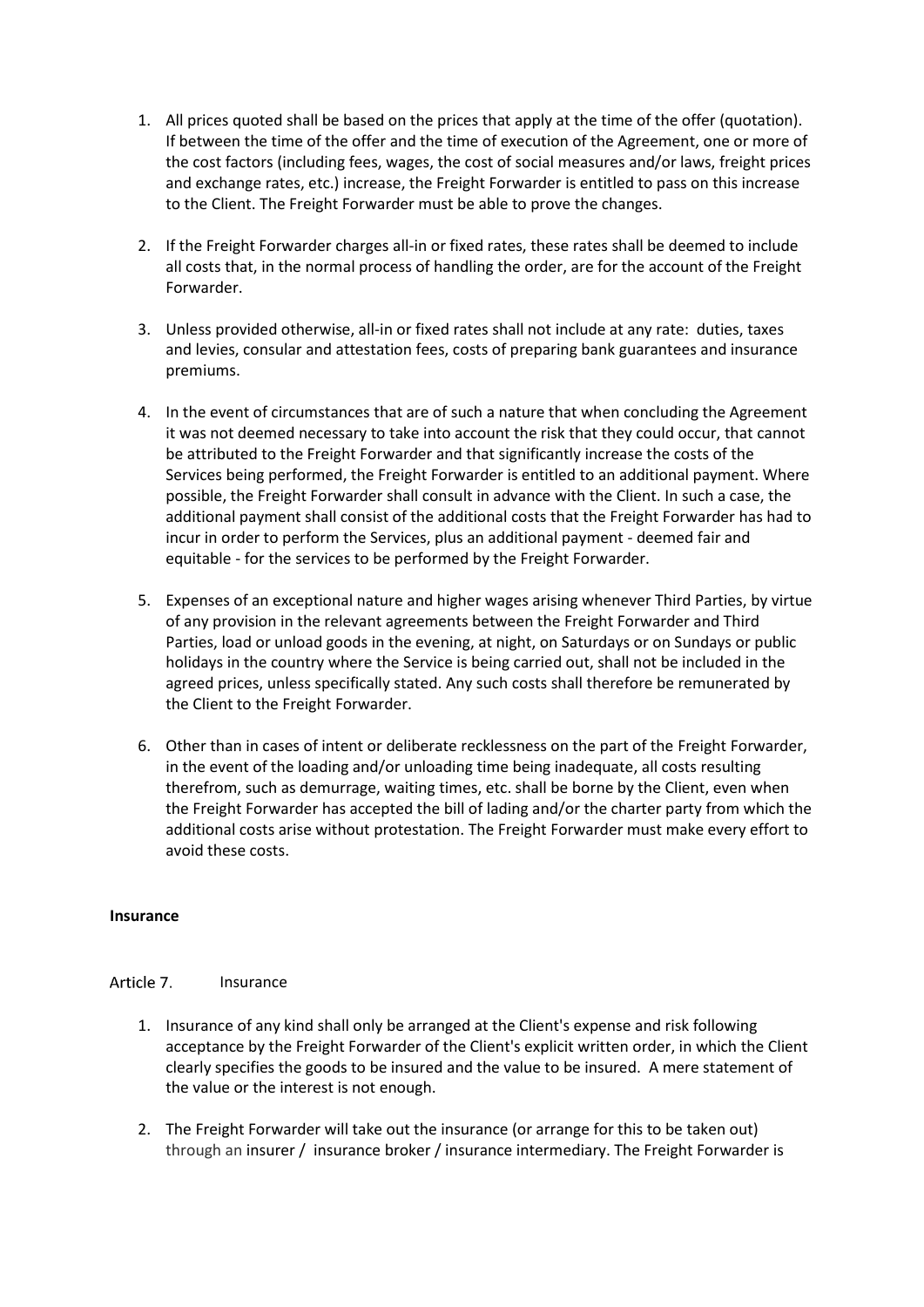neither responsible nor liable for the solvency of the insurer / insurance broker / insurance intermediary.

3. When the Freight Forwarder uses equipment, such as derricks, cranes, fork-lift trucks and other machines to perform the Services that do not form part of its usual equipment, the Freight Forwarder shall be entitled to take out insurance at the Client's expense to cover the Freight Forwarder's risks arising from the use of such equipment. Where possible, the Freight Forwarder shall consult in advance with the Client about the use of such equipment. If no timely prior consultation is possible, the Freight Forwarder will take the measures that seem to it to be in the best interests of the Client and shall inform the Client of that.

## <span id="page-5-0"></span>**Execution of the Agreement**

<span id="page-5-1"></span>Article 8. Delivery date, method of delivery and route

- 1. The mere statement by the Client of a time for delivery shall not legally bind the Freight Forwarder. Arrival times are not strict deadlines and are not guaranteed by the Freight Forwarder, unless agreed otherwise in writing.
- 2. If the Client has not given any specific instructions about this with its order, the method of delivery and route shall be at the Freight Forwarder's discretion and the Freight Forwarder may at all times accept the documents customarily used by the firms it contracts for the purpose of carrying out its orders.

Article 9. Commencement of the Services

- 1. The Client is obliged to deliver the Goods to the Freight Forwarder or a Third Party in suitable packaging to the agreed location, at the agreed time and in the manner agreed.
- 2. In respect of the Goods, as well as in respect of the handling thereof, the Client is obliged to supply the Freight Forwarder in good time with any details and documents that it knows or ought to know, are of importance to the Freight Forwarder. If the Goods and/or activities are subject to governmental provisions, including customs and excise regulations and tax rules, the Client must provide all information and documents, in good time, that are required by the Freight Forwarder in order to comply with those provisions.
- 3. The Client guarantees that the information and documents that it provides are correct and complete and that all instructions and Goods that are made available comply with current legislation. The Freight Forwarder shall not be obliged but shall be entitled to investigate whether the information provided is correct and complete.

#### <span id="page-5-2"></span>Article 10. Goods Handling

- 1. All operations such as inspecting, sampling, taring, tallying, weighing, measuring, etc. and receiving goods subject to appraisal by a court-appointed expert, shall take place only on the Client's specific instructions and upon remuneration of the costs thereof.
- 2. Notwithstanding the provisions in paragraph 1, the Freight Forwarder shall be entitled, but not obliged, on its own authority and at the Client's expense and risk, to take all such actions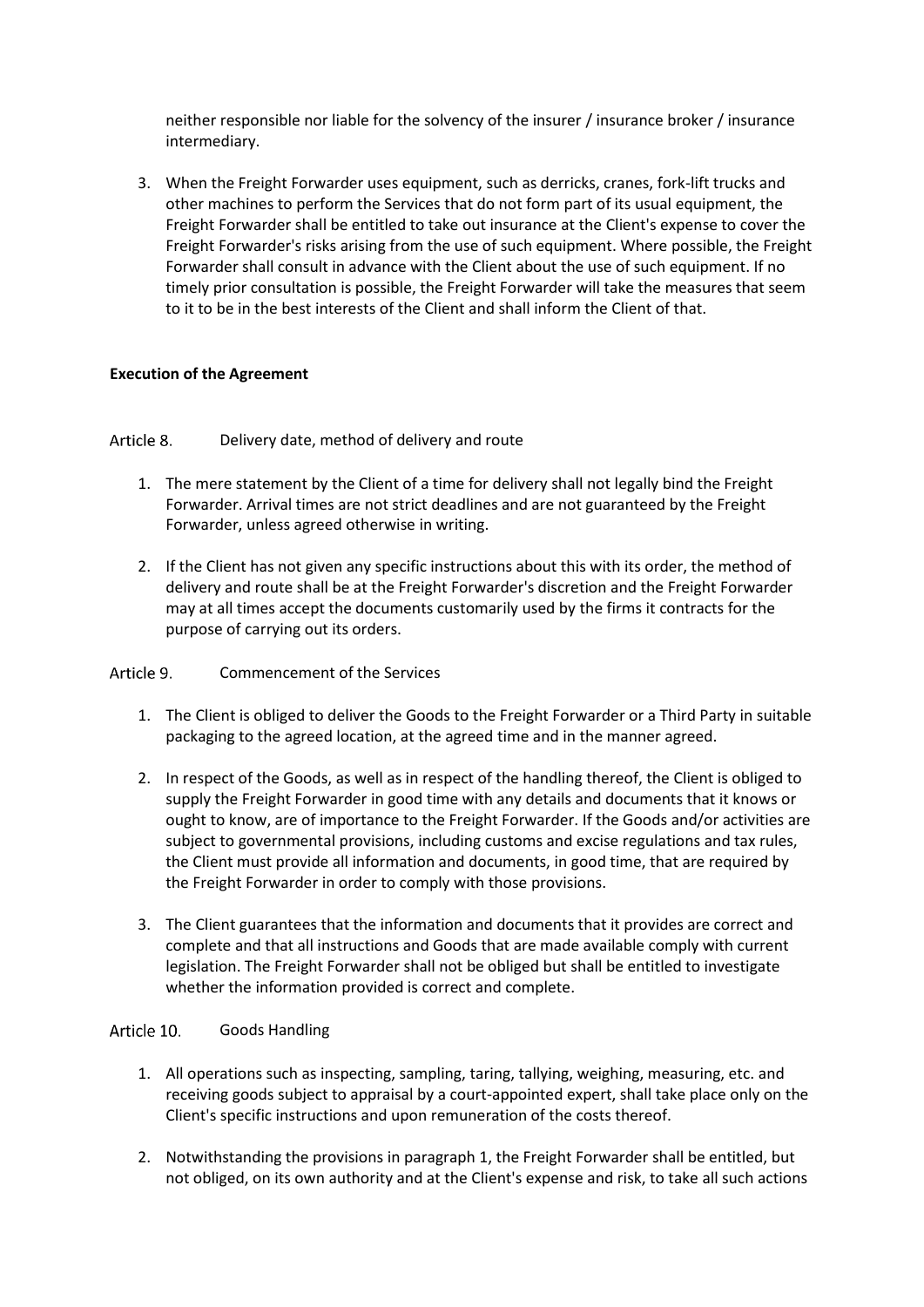as it deems necessary in the Client's interest. Where possible, the Freight Forwarder shall consult in advance with the Client. If this is not possible, the Freight Forwarder shall take the measures that seem to it to be in the best interests of the Client and shall inform the Client of the measures taken and the associated costs, as soon as this is reasonably possible.

3. The Freight Forwarder is not an expert with respect to the Goods. The Freight Forwarder shall therefore in no way be liable for any damage that arises from or that is related to any notification by the Freight Forwarder with regard to the state, nature or quality of the Goods; nor shall the Freight Forwarder be under any obligation to ensure that the shipped Goods correspond with the samples.

## <span id="page-6-0"></span>**Liability**

#### <span id="page-6-1"></span>Article 11. Liability

- 1. All Services shall be at the Client's expense and risk.
- 2. Without prejudice to the provisions in Article 17, the Freight Forwarder shall not be liable for any damage whatsoever, unless the Client can prove that the damage has been caused by fault of negligence on the part of the Freight Forwarder or the latter's employees.
- 3. The Freight Forwarder's liability shall in all cases be limited to 10,000 SDR per occurrence or series of occurrences with one and the same cause of damage. Taking into account the aforementioned limit, in the event of damage, loss of value or loss of the Goods in the Agreement, the liability shall be limited to 4 SDR per kilogram of damaged or devalued Goods or lost gross weight.
- 4. The loss to be indemnified by the Freight Forwarder shall never exceed the invoice value of the Goods, to be proved by the Client, in default whereof the market value, to be proved by the Client, at the time when the damage occurred, shall apply.
- 5. The Freight Forwarder shall never be liable for lost profit, consequential loss and immaterial damage, however that occurred.
- 6. If during the execution of the Agreement damage occurs for which the Freight Forwarder is not liable, taking into account the provisions in Article 19 of these Conditions, the Freight Forwarder shall make efforts to recover the Client's damage from the party that is liable for the damage. The Freight Forwarder shall be entitled to charge to the Client the costs incidental thereto. If so requested, the Freight Forwarder shall waive in the Client's favour its claims against Third Parties whose services it engaged for the purpose of executing the Agreement.
- 7. The Client shall be liable vis-a-vis the Freight Forwarder for any damage including but not limited to material and immaterial damage, consequential damage, fines, interest, as well as penalties and confiscation, including damage on account of non-clearance or tardy clearance of customs documents and claims due to product liability and/or intellectual property rights – suffered directly or indirectly by the Freight Forwarder as a result of (amongst other things) the non-compliance by the Client of any obligation pursuant to the Agreement or pursuant to applicable national and/or international legislation, as a result of any incident that is within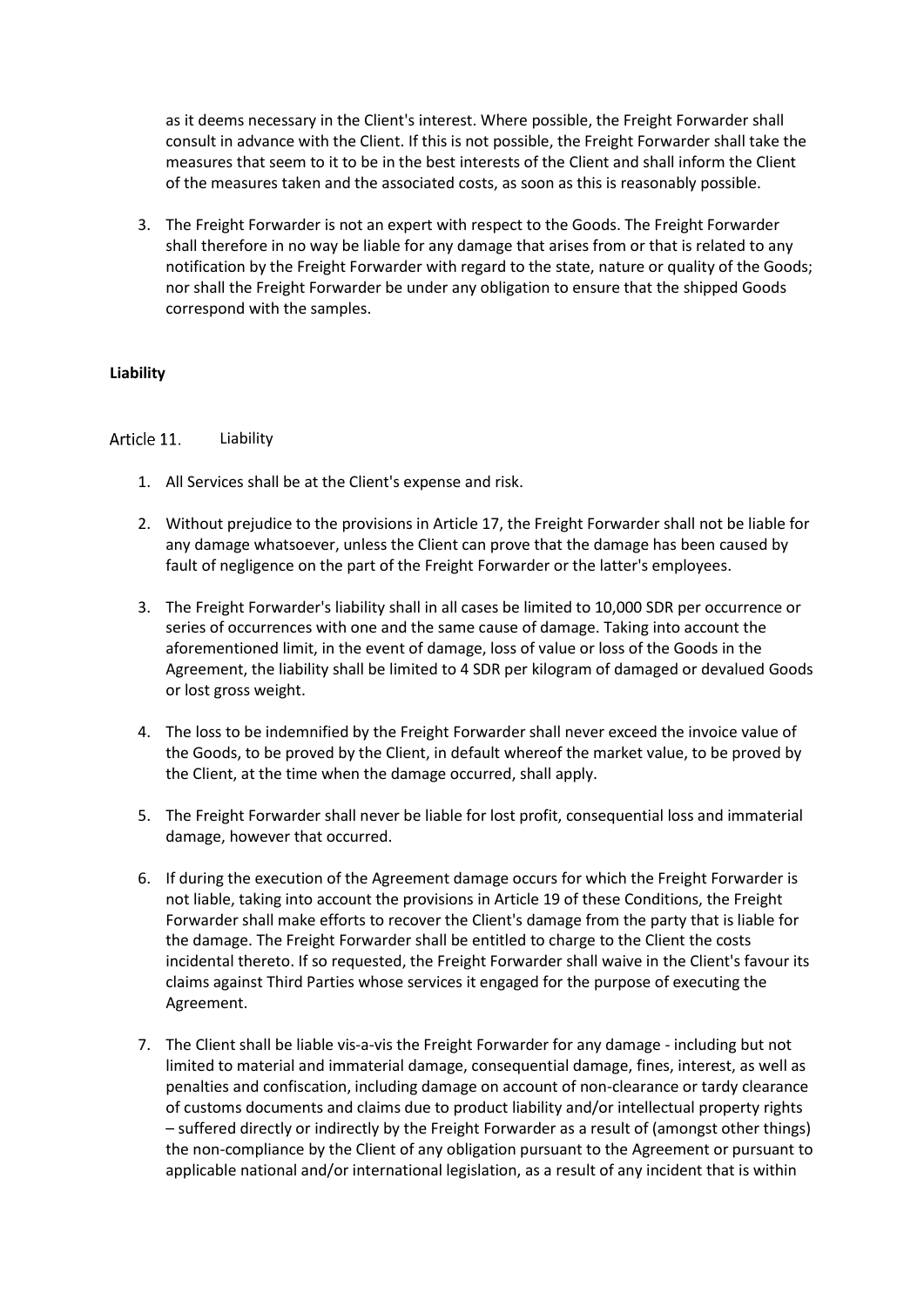the control of the Client, as well as a result of the fault or negligence in general of the Client and/or its employees and/or Third Parties whose services the Client engages and/or Third Parties that work on behalf of the Client.

- 8. The Client shall indemnify the Freight Forwarder at all times against third-party claims, including employees of both the Freight Forwarder and the Client, connected with or ensuing from the damage referred to in the previous paragraph.
- 9. Even where all-in or fixed rates, as the case may be, have been agreed, the Freight Forwarder that is not a carrier but always a party that arranges transportation in accordance with title 2, section 3 of Book 8 of the Dutch Civil Code, shall be liable, whereby the liability is governed by these Conditions.
- 10. If a claim is made against the Freight Forwarder by the Client outside of the Agreement in respect of the damage that occurs during the execution of the Services, then the Freight Forwarder's liability shall be limited to the liability under the Agreement.
- 11. If to defend its liability for conduct of a Third Party or employee the Freight Forwarder derives a defence from the Agreement vis-a-vis the Client, then if it is held liable by the Client under this defence, a Third Party or employee can invoke this defence as if the Third Party or employee were also party to the Agreement.
- 12. In the event a Freight Forwarder is held liable outside of the Agreement with regard to damage to or loss of a Good or delay in delivery by someone who is not party to the Agreement or a transport agreement entered into by or on behalf of the Freight Forwarder, then the Freight Forwarder has no further liability than it would have under the Agreement.

#### <span id="page-7-0"></span>Article 12. Force majeure

- 1. In the event of Force Majeure, the Agreement shall remain in force; the Freight Forwarder's obligations shall, however, be suspended for the duration of the Force Majeure.
- 2. All additional costs caused by Force Majeure, such as transport and storage charges, warehouse or yard rental, demurrage and standing fees, insurance, removal, etc., shall be borne by the Client and shall be paid to the Freight Forwarder at the latter's first request.

#### <span id="page-7-1"></span>Article 13. Refusal of carriers

If the carriers refuse to sign for quantity, weight, etc., the Freight Forwarder shall not be liable for the consequences thereof.

## <span id="page-7-2"></span>**Imperative law**

#### <span id="page-7-3"></span>Article 14. The Agreement to organise transportation of goods

These Conditions shall not affect articles 8:61 paragraph 1, 8:62 paragraphs 1 and 2 and 8:63 paragraphs 1,2 and 3 of the Dutch Civil Code.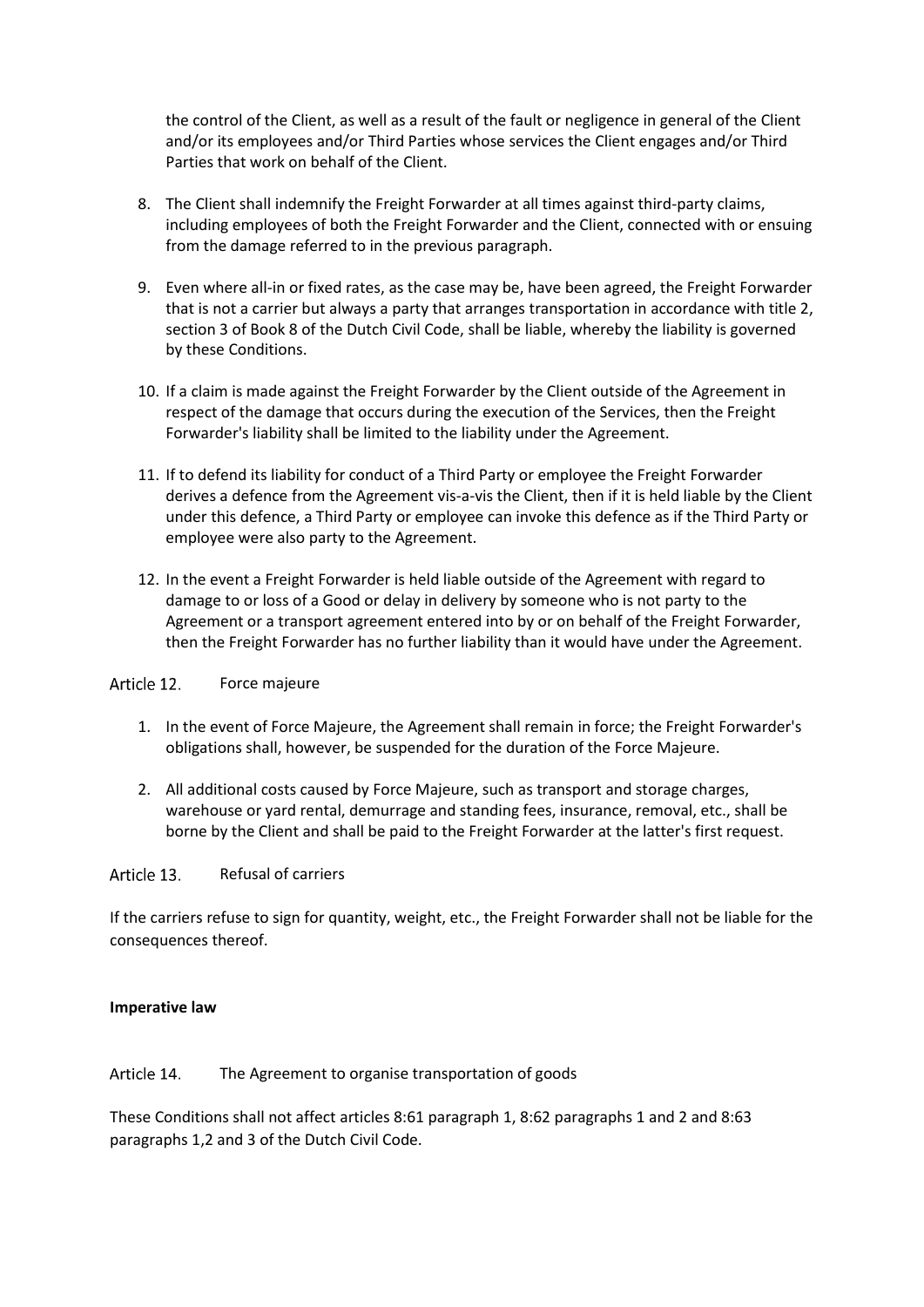## <span id="page-8-0"></span>**Payment**

<span id="page-8-1"></span>Article 15. Payment conditions

- 1. The Client shall pay to the Freight Forwarder the agreed remunerations and other costs, freights, duties, etc. ensuing from the Agreement upon commencement of the Services, unless agreed otherwise.
- 2. The risk of exchange rate fluctuations shall be borne by the Client.
- 3. The amounts referred to in paragraph 1 shall also be due if damage has occurred during the execution of the Agreement.
- 4. If, in contravention of paragraph 1 of this article, the Freight Forwarder allows deferred payment, the Freight Forwarder shall be entitled to make a credit limit charge.
- 5. In the event of termination or dissolution of the Agreement, all claims of the Freight Forwarder - including future claims - shall be due and payable forthwith and in full. All claims shall be due and payable forthwith and in full in any case, if:
	- the bankruptcy of the Client is announced, the Client applies for suspension of payment or otherwise loses the unrestricted disposition over a significant part of its assets;
	- the Client offers a settlement to his creditors, is in default of fulfilling any financial obligation owed to the Freight Forwarder, ceases to trade or - where the Client is a legal entity or corporate body - if the legal entity or the corporate body is dissolved.
- 6. Upon first demand by the Freight Forwarder, the Client must provide security for the amount owed or that shall be owed by the Client to the Freight Forwarder. This obligation remains if the Client also has to provide or has provided security in relation to the amount owed.
- 7. The Freight Forwarder shall not be obliged, from its own means, to provide security for the payment of freight, duties, levies, taxes and/or other costs should the same be demanded. All the consequences of non-compliance or of failure to comply forthwith with a demand from the Freight Forwarder to provide security shall be borne by the Client.

If the Freight Forwarder has provided security from of its own means, it may demand that the Client immediately pays the amount for which security has been provided.

Where possible, the Freight Forwarder shall consult in advance with the Client. If no timely prior consultation is possible, the Freight Forwarder will take the measures that seem to it to be in the best interests of the Client and shall inform the Client of that.

8. The Client shall at all times be obliged to indemnify the Freight Forwarder for any amounts to be levied or additionally demanded by any authority in connection with the Agreement, as well as any related fines imposed upon the Freight Forwarder.

The Client shall also reimburse the said amounts to the Freight Forwarder if a Third Party brought in by the Freight Forwarder demands payment for the said amounts within the framework of the Agreement.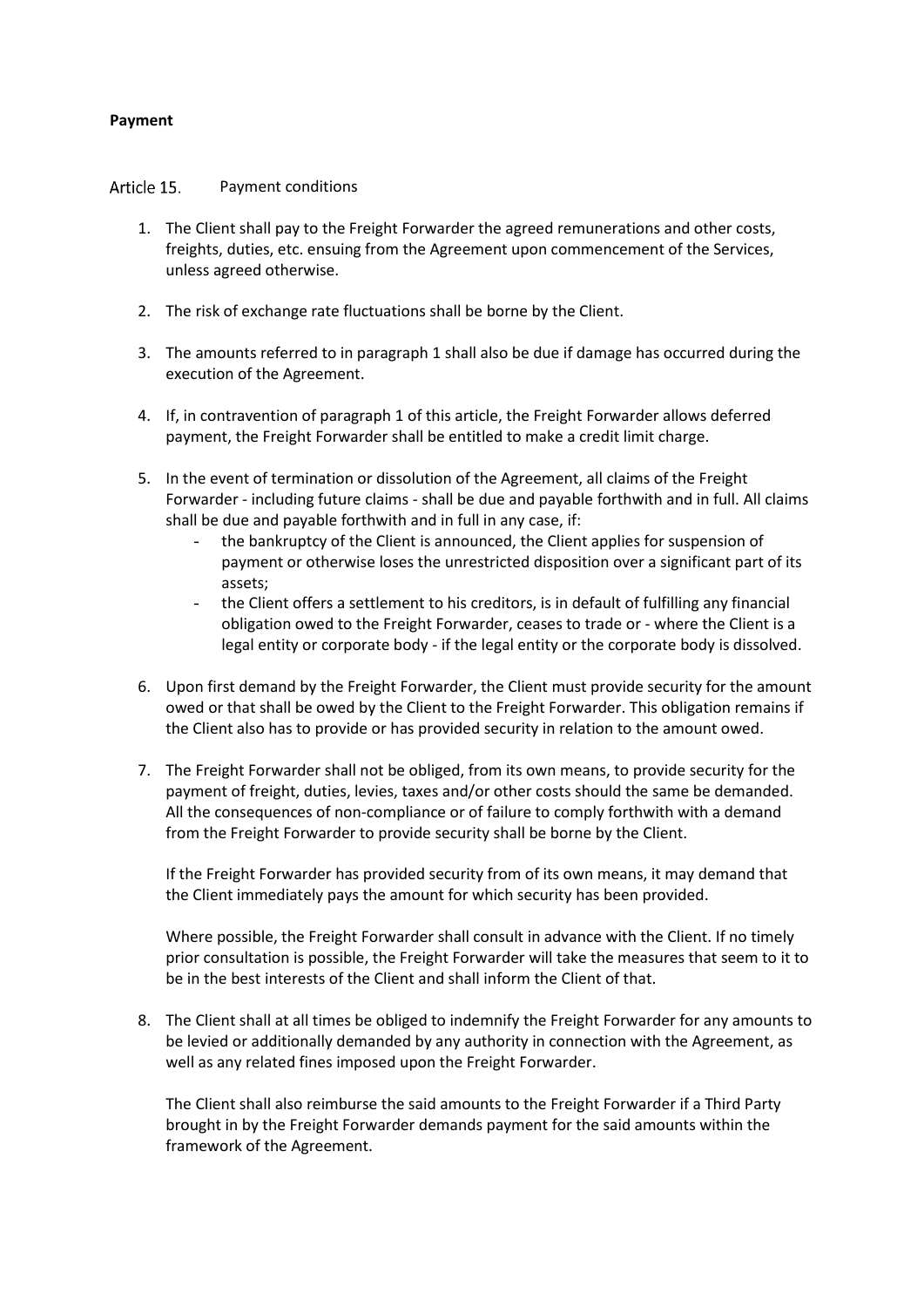- 9. The Client shall at all times indemnify the Freight Forwarder for any amounts, as well as for all additional costs that may be claimed or additionally claimed from the Freight Forwarder in connection with the order, as a result of incorrectly levied freight and costs.
- 10. It shall not be permissible for claims receivable to be set off against payment of remunerations arising from the Agreement on any other account in respect of the Services owed by the Client or of other costs chargeable against the Goods with claims of the Client or suspension of the aforementioned claims by the Client.

#### <span id="page-9-0"></span>Article 16. Allocation of payments and judicial and extrajudicial costs

- 1. Cash payments shall be deemed in the first place to have been made on account of nonpreferential debts.
- 2. The Freight Forwarder shall be entitled to charge to the Client extrajudicial and judicial costs for collection of the claim. The extrajudicial collection costs are owed as from the time at which the Client is in default and these amount to 10% of the claim, with a minimum of  $\epsilon$ 100.00.

#### <span id="page-9-1"></span>Article 17. Sureties

- 1. The Freight Forwarder has the right to refuse the delivery of Goods, documents and monies, that the Freight Forwarder has or will obtain, for whatever reason and with whatever destination, in respect of another party.
- 2. The Freight Forwarder has a right of retention in respect of all Goods, documents and monies that the Freight Forwarder holds or will hold for whatever reason and with whatever destination, for all claims the Freight Forwarder has or might have in future on the Client and/or the owner of the Goods, including in respect of all claims which do not relate to those Goods.
- 3. The Freight Forwarder has a right of lien in respect of all Goods, documents and monies that the Freight Forwarder holds or will hold for whatever reason and with whatever destination, for all claims the Freight Forwarder has or might have in future on the Client and/or the owner of the Goods.
- 4. The Freight Forwarder shall regard anyone who, on behalf of the Client, entrusts Goods to the Freight Forwarder for performing Services, as the Client's agent for creating a lien on those Goods.
- 5. If when settling the invoice a dispute arises over the amount due or if there is need for a calculation to be made for the determination of what is due that cannot be made quickly, then at the discretion of the Freight Forwarder, the Client or the party that demands delivery at the request of the Freight Forwarder is obliged to pay forthwith the part which the parties agree is due and to furnish security for the part in dispute or for the part for which the amount has not yet been established.
- 6. The Freight Forwarder can also exercise the rights outlined in this article (right of lien, right of retention and right to refuse delivery) for what is still owed to it by the Client in relation to previous orders and for any amounts payable by way of delivery C.O.D. in respect of the Goods.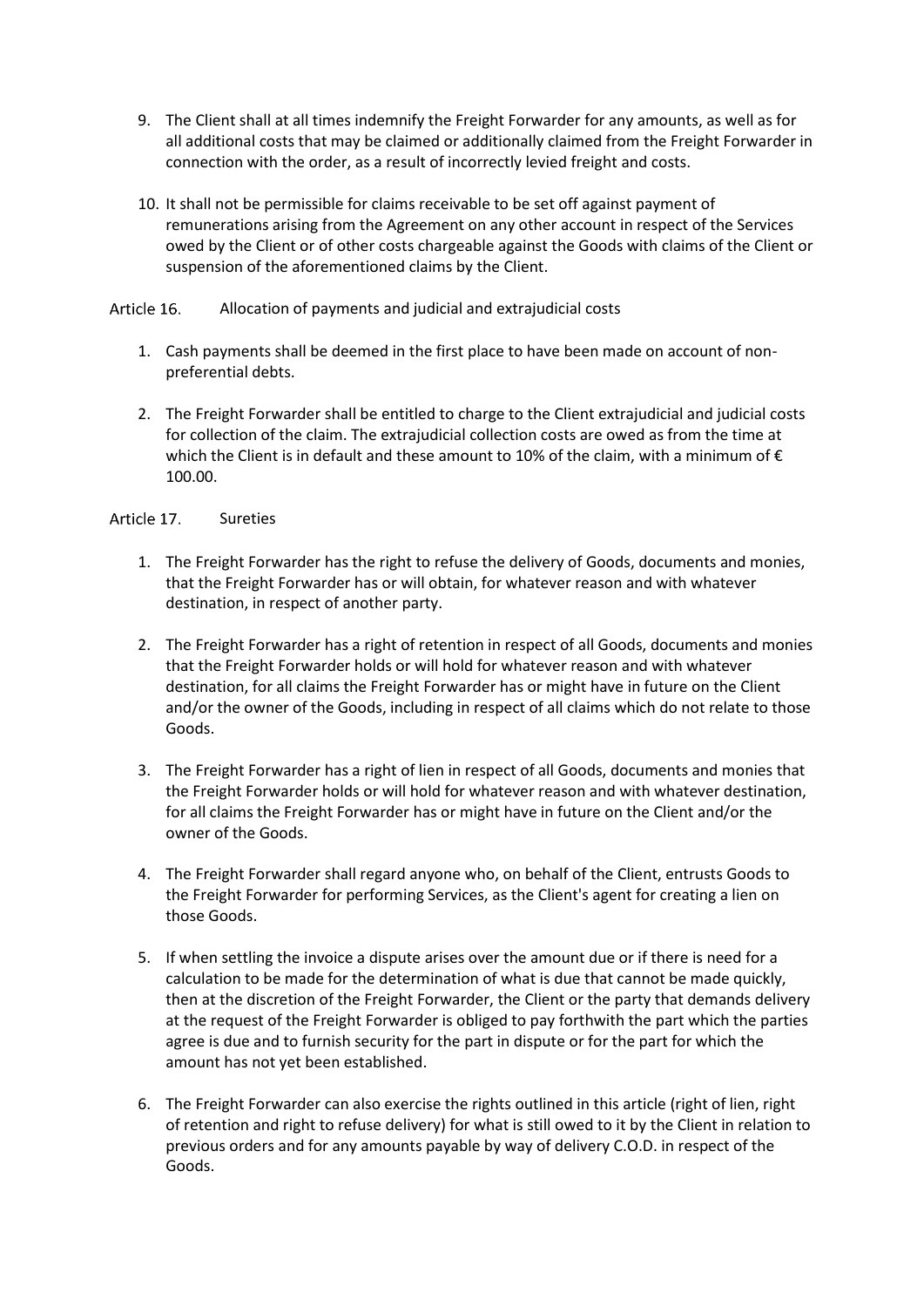- 7. The sale of any security shall take place at the account of the Client in the manner prescribed by law or - if there is consensus thereon - privately.
- 8. At the Freight Forwarder's first request, the Client shall furnish security for costs paid or to be paid by the Freight Forwarder to Third Parties or government authorities and other costs that the Freight Forwarder incurs or anticipates incurring, on behalf of the Client, including freight, port costs, duties, taxes, levies and premiums.
- 9. In the absence of documents, the Freight Forwarder is not obliged to give indemnities or furnish securities. If the Freight Forwarder has given indemnification or furnished security, the Client is obliged to indemnify the Freight Forwarder from all consequences thereof.

## <span id="page-10-0"></span>**Final provisions**

#### <span id="page-10-1"></span>Article 18. Termination of the Agreement

- 1. The Freight Forwarder can terminate the Agreement with immediate effect in the event the Client:
	- discontinues its profession or business largely or in full;
	- loses the power to dispose of its assets or a substantial part thereof;
	- loses its legal personality, is dissolved or effectively liquidated;
	- is declared bankrupt
	- offers an agreement excluded from the bankruptcy proceedings;
	- applies for moratorium on payment;
	- loses the power to dispose of its goods or a substantial part thereof as a result of seizure.
- 2. If the Freight Forwarder consistently imputably fails to fulfil one or more of its obligations under the Agreement, without prejudice to its right to compensation for any damage that may have been suffered in accordance with article 11, the Client can dissolve the Agreement with immediate effect in full or in part after:
	- it has notified the Freight Forwarder by registered letter with reasons how the Freight Forwarder has failed to comply, stipulating a period of time of at least thirty days for fulfilment of the obligations, and;
	- on expiry of that deadline, the Freight Forwarder has not yet fulfilled the obligations.
- 3. If the Client consistently imputably fails to fulfil one or more of its obligations under the Agreement, without prejudice to its right to compensation for any damage that may have been suffered, the Freight Forwarder can dissolve the Agreement with immediate effect in full or in part after, by registered letter, it has stipulated a deadline to the Client of at least fourteen days for fulfilment of the obligations and upon expiry of that deadline, the Client has not yet fulfilled its obligations. If, by stipulating such a period, the Freight Forwarder's interests in the undisturbed conduct of its business would be impaired disproportionately, the Freight Forwarder may dissolve the Agreement without observing a time limit.
- 4. Neither of the Parties may dissolve the Agreement if, considering its special nature or limited significant, the failure does not justify dissolution with all implications thereof.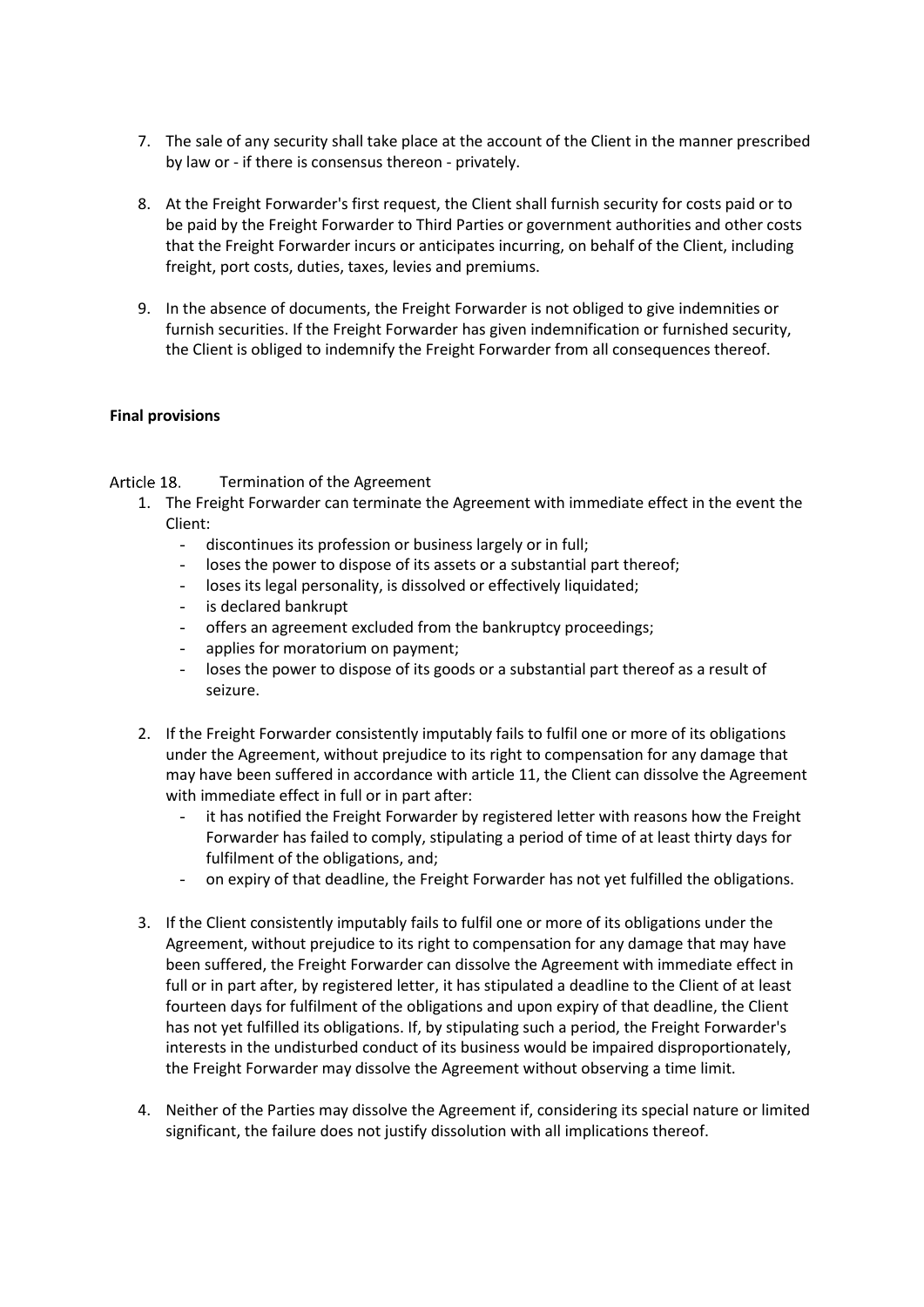#### <span id="page-11-0"></span>Article 19. Proceedings against Third Parties

Legal and arbitration proceedings against Third Parties shall not be conducted by the Freight Forwarder unless it agrees to do so at the Client's request and at the latter's expense and risk.

<span id="page-11-1"></span>Article 20. Prescription and limitation

- 1. Notwithstanding the provisions in paragraph 5 of this article, every claim is subject to prescription by the expiry of a period of nine months.
- 2. Every claim vis-a-vis the Freight Forwarder shall be time-barred by the mere expiry of a period of 18 months.
- 3. The periods of time stated in paragraphs 1 and 2 commence on the day following the day on which the claim has become due and payable, or the day following the day on which the prejudiced party had the knowledge of the loss. Notwithstanding the foregoing provisions, the aforementioned periods of time for claims with regard to damage, value depreciation or loss of the Goods, commence on the day following the day on which the Goods are delivered by the Freight Forwarder or should have been delivered.
- 4. In the event that the Freight Forwarder is held liable by Third Parties, including any public authority, for damages, the periods of time stated in paragraphs 1 and 2 commence as from the first of the following days:
	- the day following the day on which the Third Parties have brought action against the Freight Forwarder;
	- the day following the day on which the Freight Forwarder has settled the claim brought against it.

If the Freight Forwarder or the Third Party whose services it has engaged objects and/or appeals, the periods of time stated in paragraphs 1 and 2 commence on the day following the day on which a final ruling has been given on the objections and/or appeal.

5. Unless the situation referred to in paragraph 4 of this article occurs, if following the term of prescription a claim is brought against one of the parties for that payable by that party to a Third Party, a new term of prescription of three months commences.

#### <span id="page-11-2"></span>Article 21 Choice of law

- 1. All Agreements to which these Conditions apply are governed by Dutch law.
- 2. The place of payment and settlement of claims shall be the Freight Forwarder's place of business.

<span id="page-11-3"></span>Article 22. Reference title

These general terms and conditions can be cited as "Dutch Forwarding Conditions".

## <span id="page-11-4"></span>**Disputes**